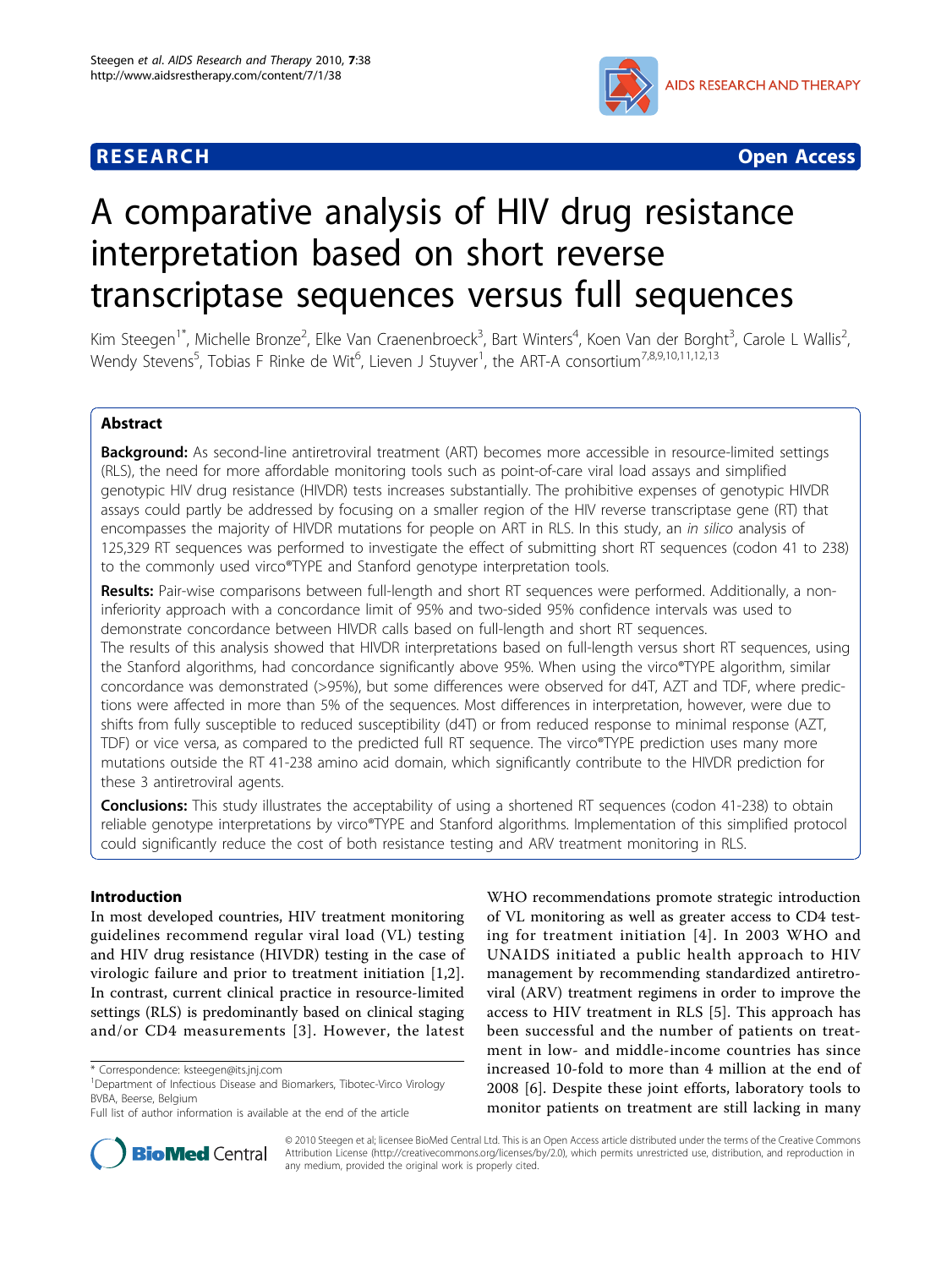parts of the world, due to the lack of infrastructure and financial resources.

Several studies have shown that CD4 measurements are inaccurate in predicting treatment failure [[7-11\]](#page-8-0), which has resulted in the aforementioned WHO recommendations. Therefore it is of utmost importance to develop simple and affordable alternatives to the currently available VL and HIVDR tests that could be better implemented in RLS. In the context of these challenges a public-private consortium, aiming to bring an affordable HIV monitoring algorithm to Africa (ART-A: affordable resistance testing for Africa) was established in 2008 with partners in South-Africa, Luxembourg, the Netherlands and Belgium [[12](#page-8-0)]. The overall aim of the ART-A project is to develop a more affordable HIV treatment monitoring system which can be universally applied for both individual patient management and public health purposes. In order to achieve this, the project will look at the use of dried blood spots and combine this with a cost-effective qualitative VL testing and subtype-independent confirmatory HIVDR genotyping with automated base-calling software to reduce operator errors in identifying pure mutations and mixture mutations. One strategy to reduce the costs of HIVDR testing is to focus on a partial region of the HIV-1 reverse transcriptase (RT) from codon 41 to 238. This region covers all HIVDR mutations recognized by the IAS [[13](#page-8-0)]. This approach can be justified because 98% of the patients on treatment in RLS receive a firstline drug regimen based on RT-inhibitors only [[6\]](#page-8-0). Moreover, the mutations, commonly present in patients failing a first-line drug regimen in RLS (M41L, D67N, K65R, K70R, K103N, V106A/M, Y181C, M184V, G190A, L210W, T215Y/F and K219Q/E) are all present in the shorter RT sequence [\[8,14](#page-8-0)-[17\]](#page-8-0).

In this study, the potential effect on the prediction of HIVDR by submitting a short RT sequence from amino acid 41 to 238 to the virco®TYPE and Stanford resistance interpretation algorithms was investigated through an *in silico* analysis. It was not our intention to compare the performance of virco®TYPE versus Stanford.

# Materials and methods

# Amplification of a short RT sequence useful in HIVDR testing

As of today, HIV resistance testing is based on amplifying and sequencing of the viral protease and reverse transcription genes. This requires multiple rounds of amplification and at least 6-8 sequencing reactions. For RLS, we assumed that a cost-reduction could be implemented by sequencing a short RT region. Amplification of this short RT region (codon 41-238) is feasible using a one-step single round amplification followed by a simplified sequencing protocol. Proof of principle for this cost-reduction approach is available [\[18](#page-8-0)].

#### Virco database analysis

A total of 125,323 full length RT sequences (codon 1-400) were retrieved from the Virco database. For all these sequences, virco®TYPE interpretations were generated for the paired full-length RT (codon 1-400) and short RT sequences (codon 41-238) on 8 FDA-approved RT inhibitors commonly used in RLS [[6\]](#page-8-0) (lamivudine = 3TC, abacavir = ABC, zidovudine = AZT, stavudine = d4T, didanosine = ddI, tenofovir = TDF, efavirenz = EFV and nevirapine = NVP). A similar approach on non-B subtypes ( $n = 17,131$ ) was used for the Stanford HIVDR interpretation algorithm.

#### virco®TYPE HIVDR interpretation tool

virco®TYPE calculates the phenotypic drug susceptibility from a genotype, based on a linear regression model [[19\]](#page-8-0). The phenotypic drug susceptibility is expressed as a fold change (FC) i.e. the ratio of inhibitory concentration 50% (IC<sub>50</sub>) of a patient-derived sample to the IC<sub>50</sub> value of a reference strain (IIIB). *virco TYPE* provides a data-driven identification of mutations affecting FC and the magnitude of their effect [[19](#page-8-0)]. The calculated FC per drug is interpreted using cut-off values. The virco®-TYPE report uses clinical cut-offs (CCOs), where available [[20\]](#page-8-0). Clinical cut-offs are used to facilitate the interpretation of fold change and drug resistance. They represent thresholds on the fold change continuum to indicate loss in clinical drug activity due to resistance. These cut-offs are determined based on observational studies in treated patients. When the calculated FC falls below the lower CCO, a maximal response (MA) to treatment with that drug is predicted, whereas a minimal response (MI) is expected if the FC falls above the higher CCO value. A calculated FC that falls between the lower and higher CCO predicts reduced response (RE). When CCOs are not available for a particular drug (EFV and NVP), biological cut-offs (BCOs) are used. A biological cut-off is based on laboratory observations of viruses derived from treatment naïve patients, and gives an indication of the normal range of in vitro susceptibility of wild-type viruses. The virus is predicted to be susceptible (S) or resistant (R) to a specific drug when the calculated FC is below or above the BCO, respectively [\[21](#page-8-0)].

In this analysis virco®TYPE VPT4.3.00 was used, with the clinical and biological cut-offs currently in use on the virco®TYPE report [[20](#page-8-0)]. The optimal sequence length for virco®TYPE analysis is from codon 1 to 99 of the protease region and from codon 1 to 400 of the RT region. The minimal accepted sequence lengths are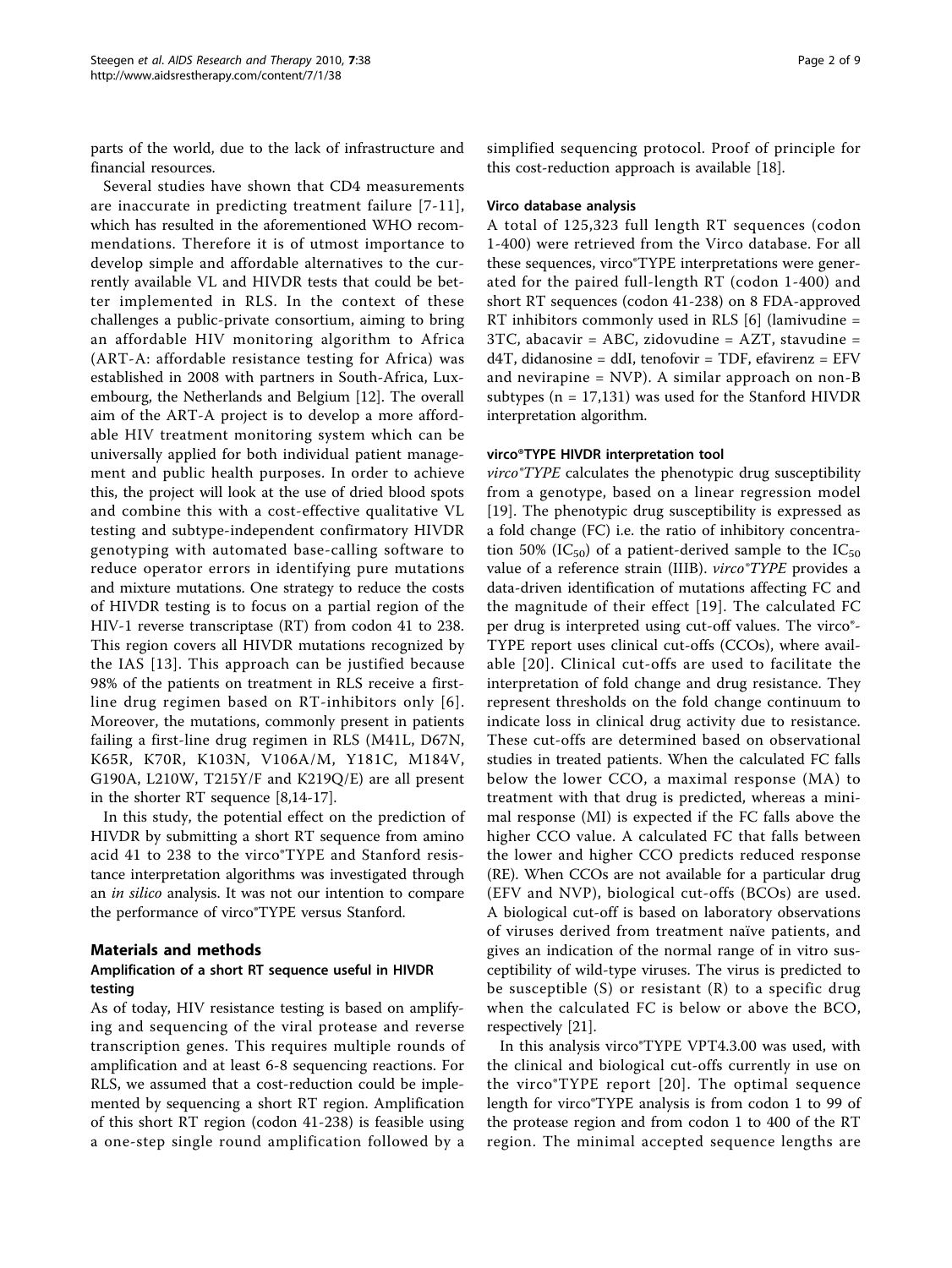from codon 10 to 95 and from codon 41 to 238 for protease and RT respectively. Any missing sequence length should be filled with "\*\*\*" or a reference strain sequence. The virco®TYPE linear regression model then calculated the resistance profile.

In this study the output from full RT sequences (codon 1-400) were compared to the resistance prediction of short RT sequences (codon 41-238), whereby the protease gene and RT codon 1-40 were replaced by the HXB2 reference strain sequence.

#### Stanford HIVDR interpretation tool

The Stanford HIV database interpretation algorithm is a qualitative HIVDR interpretation tool that assigns a mutation penalty score to each HIV mutation that is, according to published studies, associated with drug resistance [\[22](#page-8-0)]. The total score for a drug is derived by adding up the scores of each mutation associated with HIVDR to that drug. The interpretation tool subsequently reports one of the following levels of inferred drug resistance: susceptible (S), potential low-level resistant (pLR), low-level resistant (LR), intermediate resistant (I) and high-level resistant (R) [\[22](#page-8-0)]. To simplify the analysis, pLR was regarded as susceptible and LR was interpreted as intermediate. Stanford algorithm version 5.0.0 was used in this analysis.

In contract to virco®TYPE, Stanford has no restrictions on the sequence length input. For the Stanford analysis the output from full RT sequences (codon 1-400) were compared to the resistance prediction of short RT sequences (codon 41-238).

# Pair wise comparisons between HIVDR calls generated from full RT and short RT

A pair wise comparison of the predicted HIVDR profile (or resistance call) for each full-length and short RT sequence pair was performed for both the virco®- TYPE and Stanford HIVDR interpretation algorithms. Changes in resistance calls between the full-length RT and the short RT sequence were categorized in major and minor call changes. Major HIVDR call changes are defined as a switch from S to R and MI to MA, or vice versa. Minor call changes include a switch from RE to MA, RE to MI, I to R and I to S, or vice versa (Figure [1](#page-3-0)). A non-inferiority approach with a concordance limit of 95% and two-sided 95% confidence intervals was used to show if at least 95% of the HIVDR calls based on the short RT sequence (codon 41-238) were concordant with HIVDR calls based on the standard RT sequence (codon 1-400).

# Results

The dataset used for this analysis contained 125,329 RT sequences. Only HIV subtypes with at least 500 sequences in the database were included for analysis. The majority of sequences were derived from subtype B viruses ( $n = 108,198$ ), but other non-B subtypes were also represented ( $n = 17,131$ ). An assortment of 'sensitive' (S or MA) and 'resistant' (RE, MI and R) profiles towards different drugs was observed. The majority of the subtype B sequences were susceptible to RT inhibitors ranging from 52.6% (ABC) to 72.3% (d4T). Due to the delayed introduction of ART in RLS, the proportion of 'sensitive' profiles among the non-B subtypes is higher with the exception of the rare subtypes F1 and CRF12\_BF. For the latter two subtypes, specific collaborations had been set up to obtain resistant viruses to enrich the Virco database. A descriptive dataset distribution is depicted in Figure [2](#page-4-0).

The HIVDR call changes between full RT and short RT were analyzed per drug in two groups: group 1: sequences that were attributed a 'susceptible' profile (MA or S), based on virco®TYPE analysis of the full RT sequence; and group 2: sequences that were attributed a 'resistant' profile (RE, MI or R), based on virco®TYPE analysis of the full RT sequence.

#### Sequences interpreted by virco®TYPE

The *virco TYPE* interpretation based on a full length RT sequence (codon 1-400) was compared to the prediction based on the shortened RT sequence (codon 41-238).

Figure [3a](#page-5-0) shows that in the 'susceptible' group (group 1) the minor call changes remained below 2%, when all subtypes were pooled together. Subtype-specific analysis demonstrated that at least 95% of HIVDR call-concordance was observed for the majority of the drugs with the exception of d4T. However, across the different drugs, subtype F1 showed a higher proportion of minor call changes, ranging from 3.2% for AZT to 8.0% for d4T. Across subtypes, most minor changes were observed for d4T, ranging from 1.3% for subtype B to 9.1% for subtype A1.

Less than 1.3% major call changes were detected when all sequences from the 'susceptible' group were analyzed. However, 2.6% of the subtype G sequences showed major changes for EFV (Figure [3b\)](#page-5-0).

The analyses for subtype F1 (3TC, ABC and TDF) and subtype G (d4T) were inconclusive. This can be explained by the smaller sample size for subtype F1 (N  $= 745$ ) and G (N  $= 560$ ) as compared to the other subtypes  $(N > 1000)$ .

In the other analyses, comparisons between the HIVDR calls based on short and full length RT sequences were concordant in at least 95% of the cases, except for d4T in subtype A1, C, CRF01\_AE and F1, with concordance values of 90.87% (95% CI 90.25- 91.49%), 94.58% (95% CI 94.30-94.86%), 94.25% (95% CI 93.78-94.72%), 92.02% (95% CI 90.80-93.25%)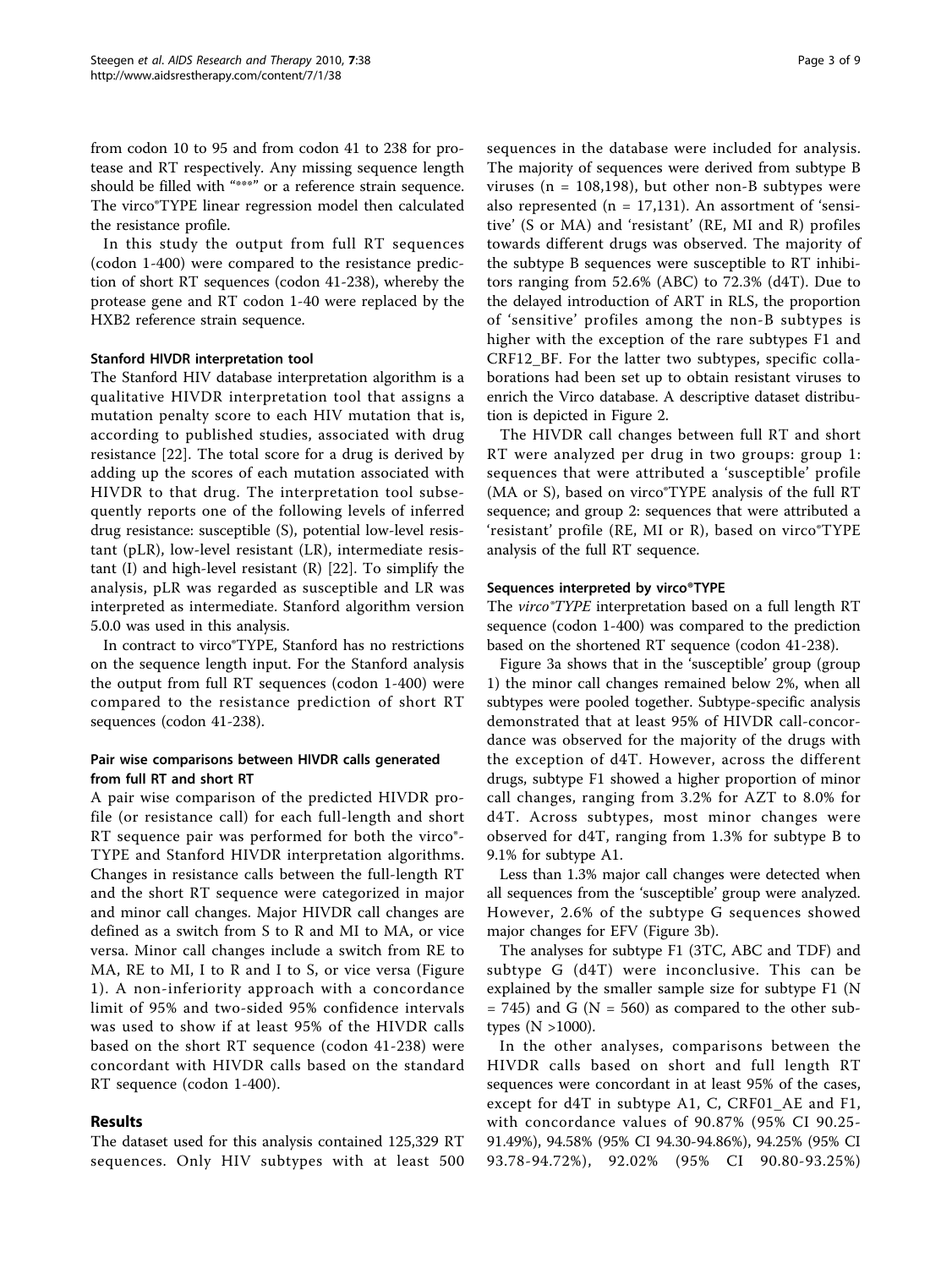<span id="page-3-0"></span>

respectively. Of note, all discordances were caused by minor call changes.

As expected, the proportion of call changes increased in the group of 'resistant' samples (group 2), see Figure [4](#page-6-0). Overall, there were fewer than 12.6% minor call changes but subtype-specific call changes of up to 19.6% were detected for AZT on subtype G sequences (Figure [4a\)](#page-6-0).

The highest number of major call changes in group 2 were seen among the subtype D samples for NVP (2.7%) and EFV (6.3%), see Figure [4b](#page-6-0) for more details.

Due to small sample sizes the analyses were inconclusive for the following groups: d4T (subtype A1, D and F1), subtype G (ABC) and CRF01\_AE (ABC). Non-inferiority analysis in the remaining groups revealed an inferior HIVDR prediction when using short RT sequences for ABC in subtype A1 sequences, d4T in CRF01\_AE, EFV in subtype D, AZT and TDF for all subtypes. As

previously observed, all discordances were caused by minor call changes, with the exception of TDF on subtype A1 and B sequences, whereby just a small subset of call changes was of the major type (0.22% and 0.02%, respectively).

#### Sequences interpreted by Stanford

The Stanford HIVDR interpretation algorithm was applied only to the non-B sequences  $(n = 17,131)$ . Neither minor nor major call changes were observed for 3TC, ABC, d4T ddI and TDF. The HIVDR calls for the remaining drugs (AZT, EFV and NVP) changed only in a few cases, with all changes being minor. For AZT, 7 sequences (0.04%) gave a different result when the short RT sequence was submitted to Stanford. The HIVDR level only changed in two sequences (0.01%) for EFV and in 13 sequences (0.08%) for NVP.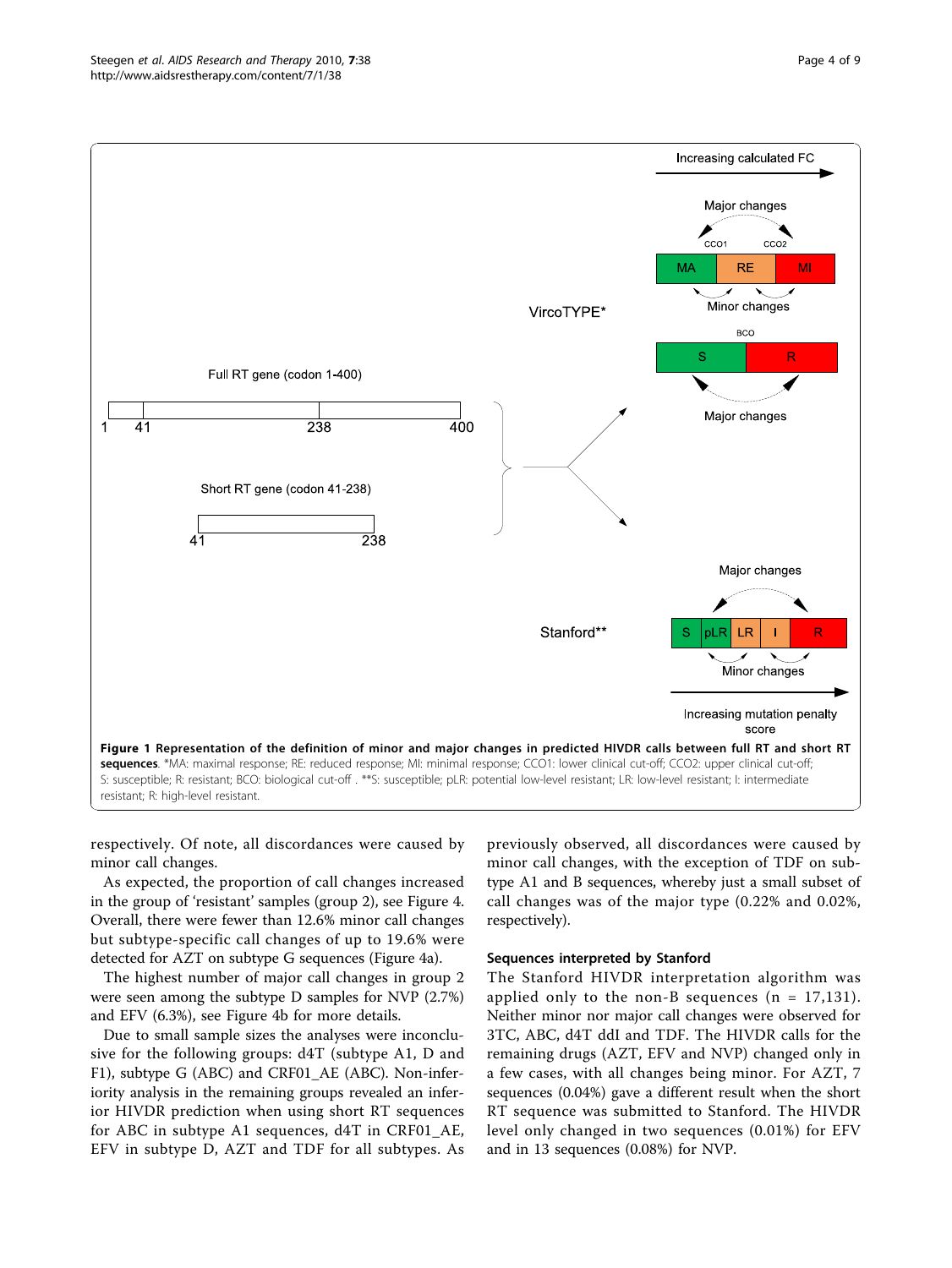<span id="page-4-0"></span>

#### Discussion

There is an increased need for affordable and robust HIV monitoring tools in RLS, including point-of-care VL assays and simplified HIVDR testing protocols. Attempts are being made to simplify currently available technologies in order to make them more accessible for RLS. This study evaluated the use of reducing the sequence length used to interpret HIVDR patterns.

The use of the shorter RT sequences in the virco®-TYPE HIVDR interpretation tool was not inferior to the full RT sequence for most drugs. An inferior HIVDR interpretation in more than 5% of the cases was detected only for d4T (subtype A1, C, F1 and CRF01\_AE) in the group of 'sensitive' sequences. These HIVDR interpretation changes were caused by minor changes: from fully susceptible as predicted by the full RT sequence to reduced susceptibility as predicted by the short RT sequence. Moreover, recent WHO treatment guidelines recommend to phase out the use of d4T as preferred component of first-line treatment [[4](#page-8-0)]. Therefore the clinical impact of HIVDR interpretation for d4T will be limited. In the 'resistant' group, the HIVDR prediction for AZT and TDF is of concern, as more than 5% of the sequences yielded a different HIVDR call for all subtypes when the short RT sequence was submitted to virco®TYPE. However, all call changes were minor (from 'reduced response' to 'minimal response', or vice versa), except for TDF for subtype A1 and B samples (0.22% and 0.02% major call changes, respectively). It is therefore unlikely that these HIVDR interpretation changes will have a major clinical impact. Because there is no clinical cut-off available for the NNRTIs NVP and EFV, only major call changes could be observed. The resistance call changes for those two drugs were in most cases limited to less than 3%, which is under our 5% cut-off. Moreover, the clinical relevance for the resistance prediction of these drugs is limited because they are not recommended in second line regimens.

When the sequences were submitted to Stanford, call changes were observed in less than 0.08% of the cases for AZT, EFV and NVP, showing no inferiority of using the short sequence in any of the non-B subtypes (B sequences were not analyzed). Observed HIVDR interpretation differences between full RT and shortened RT sequences in virco®TYPE can be explained by the fact that the Virco algorithm includes resistance weight factors for a substantial number of codon positions outside the RT codon 41-238 region which are depicted in Table [1.](#page-7-0) The Stanford algorithm is based on mutations that all lie within the region of RT codon 41 to 238, except for 333D, 333E and 318F, (see Table [1](#page-7-0)). The latter three mutations influence HIVDR only towards AZT, EFV and NVP and were only present in 2% of the non-B subtypes (405/17,131). One could argue that part of the observed differences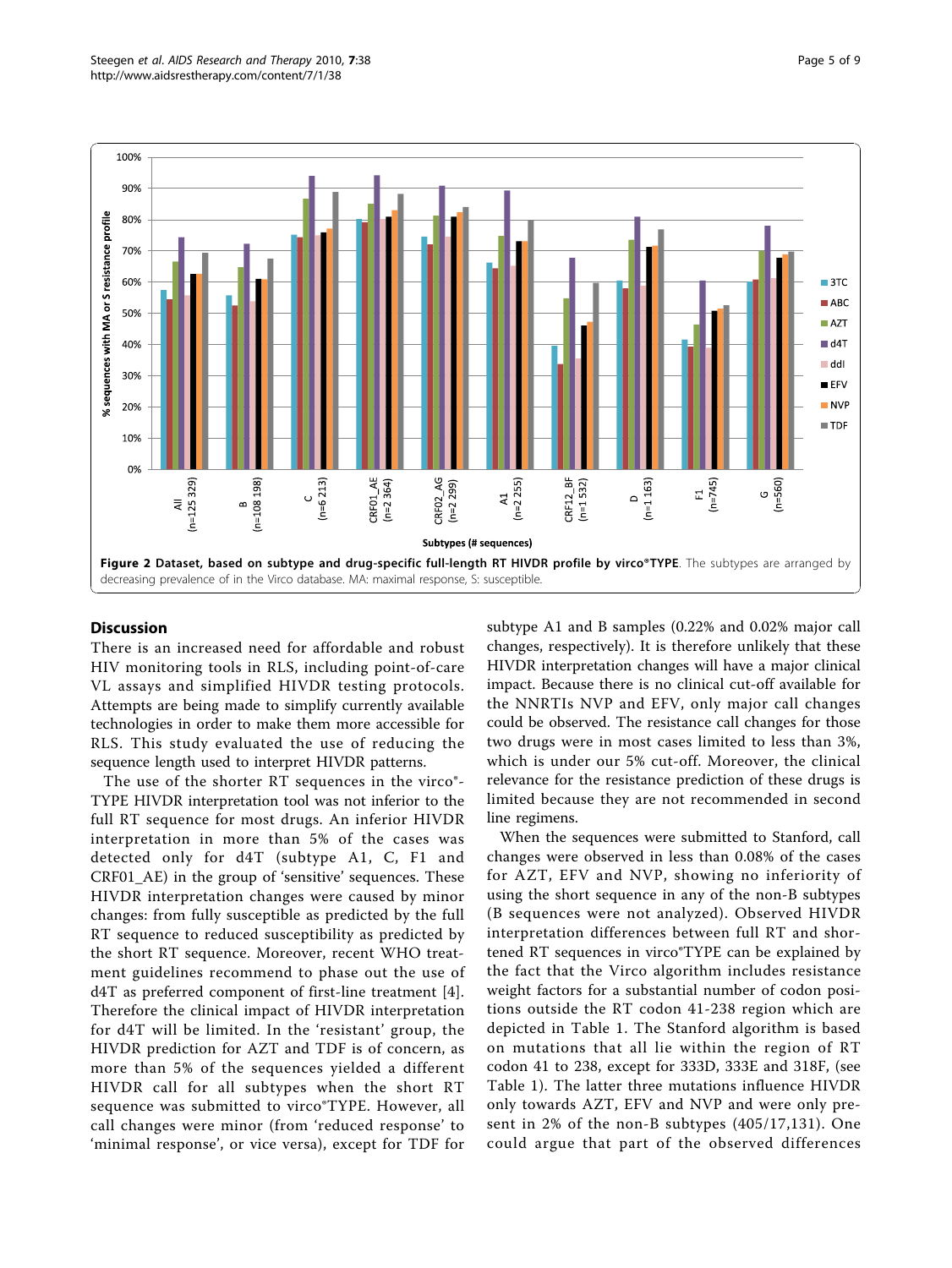<span id="page-5-0"></span>

between Stanford and virco®TYPE could be explained by the fact that the reference strains, used in Stanford and virco®TYPE, are different (consensus B versus HXB2 respectively). However, both reference strains only differ from each other at four positions (codon 122, 214, 376 and 400). Moreover, in most cases, resistance mutations at those four positions would be picked up by both algorithms as they are different from the reference amino acids found in either HXB2 or the consensus B sequence.

Overall this study shows that the use of a shorter RT sequence genotype results in >95% concordance with results obtained from full length RT sequences obtained from two routinely used interpretation systems, virco®- TYPE and Stanford. The results provide initial validation that the simpler shorter genotype can be considered for use in a new ARV-treatment monitoring system for use in RLS.

Nevertheless, this study also has some limitations. Firstly, despite a good representation of non-B subtypes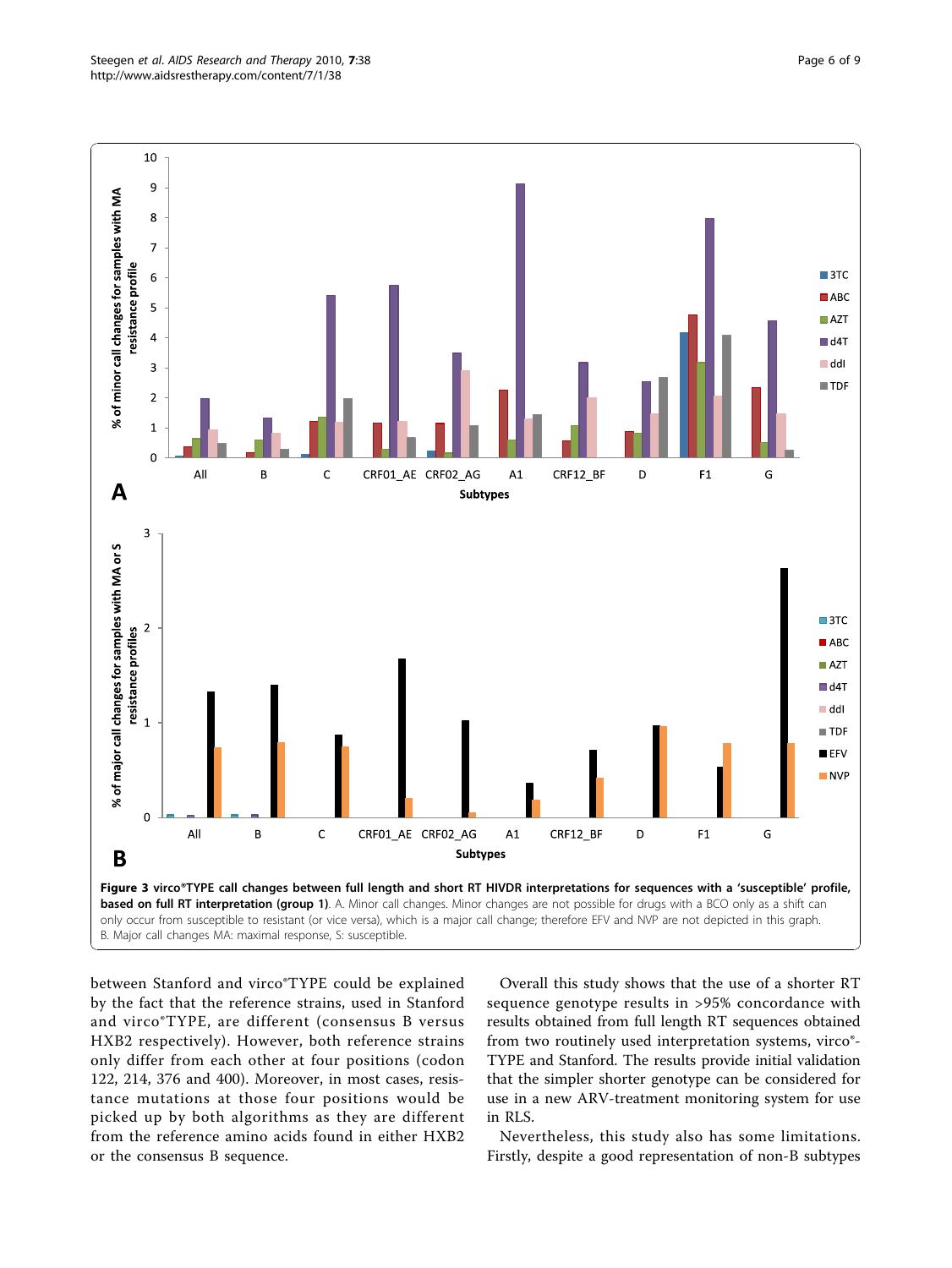<span id="page-6-0"></span>

(n= 17,131) in the dataset used, the majority of sequences in this database are subtype B, which is less relevant for RLS. To accommodate this limitation, further analysis on the effect of sequencing a short RT fragment for HIVDR testing of RLS samples accessing first-line regimens will be done in collaboration between ART-A and the PASER (PharmAccess African Studies to Evaluate Resistance) network [[23](#page-8-0)]. Secondly, the treatment data of the patients from which these sequences were derived is missing and therefore we could not make a clear differentiation between the resistance interpretations in a treatment naïve group versus a treatment exposed group. This issue will also be addressed in the future study (mentioned above) as treatment naïve and treatment failing patients will be included. Thirdly, this simplified resistance assay only focuses on assessing resistance in the RT gene, which is relevant for RLS at the moment as most of the patients receive a combination ARV regimen of RT inhibitors only. However, when protease inhibitors will become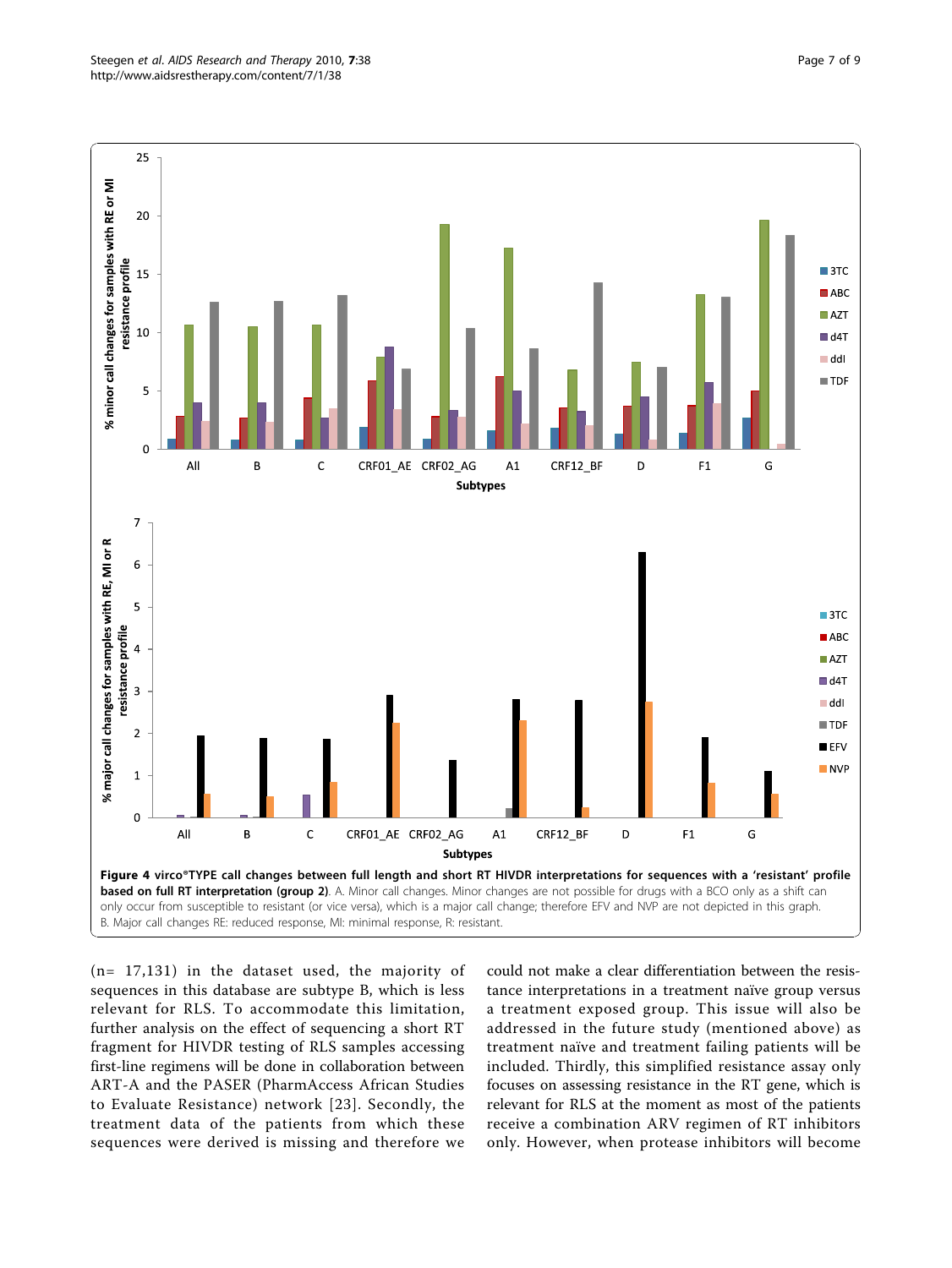| <b>ROI</b>       | <b>ARV</b> drugs | <b>Stanford</b> | virco®TYPE                                                                                                                                                                                                                                                    |
|------------------|------------------|-----------------|---------------------------------------------------------------------------------------------------------------------------------------------------------------------------------------------------------------------------------------------------------------|
| RT codon 1-40    | 3TC              | none            | 7, 8, 13, 35, 36, 40 (n = 6)                                                                                                                                                                                                                                  |
|                  | ABC              | none            | 3, 13, 21, 33, 35, 39, 40 (n = 7)                                                                                                                                                                                                                             |
|                  | AZT              | none            | none                                                                                                                                                                                                                                                          |
|                  | d4T              | none            | 3, 13, 33, 35, 36, 40 (n = 6)                                                                                                                                                                                                                                 |
|                  | ddl              | none            | $3, 4, 33, 35, 36, 39, 40 (n = 7)$                                                                                                                                                                                                                            |
|                  | <b>TDF</b>       | none            | 4, 7, 13, 21, 33, 40 (n = 6)                                                                                                                                                                                                                                  |
|                  | EFV              | none            | 16, 20, 22, 27, 28, 31, 33, 34 (n = 8)                                                                                                                                                                                                                        |
|                  | <b>NVP</b>       | none            | $21, 31, 35 (n = 3)$                                                                                                                                                                                                                                          |
| RT codon 239-400 | 3TC              | none            | 240, 248, 277, 313 (n = 4)                                                                                                                                                                                                                                    |
|                  | ABC              | none            | 334, 348 $(n = 2)$                                                                                                                                                                                                                                            |
|                  | A7T              | 333 (n = 1)     | 240, 242, 244, 245, 282, 296, 297, 313, 334, 335, 350, 357, 359, 360, 375, 377, 386, 395 (n = 18)                                                                                                                                                             |
|                  | d4T              | none            | 334, 348, 357, 359 (n = 4)                                                                                                                                                                                                                                    |
|                  | ddl              | none            | 348, 359, 360, 395 (n = 4)                                                                                                                                                                                                                                    |
|                  | <b>TDF</b>       | none            | 242, 245, 249, 277, 297, 329, 334, 335, 353, 357, 359, 395 (n = 12)                                                                                                                                                                                           |
|                  | EFV              | $318(n = 1)$    | 240, 241, 243, 244, 245, 250, 251, 257, 271, 272, 274, 282, 283, 286, 292, 297, 313, 317, 318,<br>329, 333, 334, 335, 338, 339, 348, 353, 356, 357, 358, 365, 366, 369, 370, 371, 375, 376, 377,<br>379, 381, 382, 385, 386, 390, 393, 394, 395, 400 (n = 48) |
|                  | <b>NVP</b>       | $318(n = 1)$    | 244, 245, 248, 250, 272, 283, 286, 293, 297, 313, 317, 318, 329, 333, 334, 335, 338, 339, 348, 353,<br>356, 357, 358, 365, 366, 369, 370, 371, 374, 375, 376, 377, 379, 382, 385, 386, 390, 393, 394, 395,<br>399, 400 ( $n = 42$ )                           |

<span id="page-7-0"></span>Table 1 Amino acid positions outside RT codon 41-238 contributing to the HIVDR interpretation algorithms. ROI: region of interest

more readily available in RLS there will be a need to include the protease gene as well.

Although this simplified HIVDR interpretation algorithm still requires a lab infrastructure, skilled personnel and investment in major equipment, it also has several advantages. Firstly, amplification of the short RT region is feasible using a one-step single round amplification protocol [[18\]](#page-8-0), which reduces the risk for contamination, minimizes hands-on work and cuts down the reagent cost as only one amplification primer set is needed. Secondly, the sequencing is also simplified by reducing the number of primers from 8 (in Virco's in-house assay) to only 2. Thirdly the analysis time of the obtained short RT sequence is also reduced compared to the analysis of a full RT sequence. The obtained short RT sequence can subsequently be submitted to either Stanford or virco®TYPE. However, the biological starting material for this simplified HIVDR algorithm is plasma, which might pose a problem in RLS, as cold-chain transport and deep frozen storage is still a challenge in many places. Therefore, the ART-A team is currently investigating the feasibility of using dried blood spots as a source material to overcome this issue.

In conclusion, this comparative analysis has shown that HIVDR interpretation, based on shorter RT sequence, is not inferior compared to the use of full RT sequences for most of the commonly used HIV RT inhibitors in RLS.

#### Acknowledgements

This work is supported by a grant of the Netherlands Organisation for Scientific Research/Science for Global Development (NWO/WOTRO), under

the Netherlands African Partnership for Capacity Development and clinical Interventions against Poverty related Diseases (NACCAP) for the Affordable Resistance Test for Africa (ART-A) project (grant: W.07.05.204.00).

#### Author details

<sup>1</sup>Department of Infectious Disease and Biomarkers, Tibotec-Virco Virology BVBA, Beerse, Belgium. <sup>2</sup>Department of Molecular Medicine and Hematology University of the Witwatersrand, Johannesburg, South Africa. <sup>3</sup>Department of Research Informatics and Integrative Genomics, Tibotec-Virco Virology BVBA, Beerse, Belgium. <sup>4</sup> Department of Clinical Virology, Tibotec-Virco Virology BVBA, Beerse, Belgium. <sup>5</sup>Department of Molecular Medicine and Hematology Faculty of Health Sciences, University of the Witwatersrand and National Health Laboratory Services, Johannesburg, South Africa. <sup>6</sup>Department of Health Intelligence, PharmAccess Foundation and Amsterdam Institute for Global Health and Development, Academic Medical Center, University of Amsterdam, Amsterdam, The Netherlands. <sup>7</sup>Contract Laboratory Services, Johannesburg, South Africa. <sup>8</sup>Amsterdam Institute for Global Health and Development, Academic Medical Center, University of Amsterdam, Amsterdam, The Netherlands. <sup>9</sup> Centre de Recherche Public de la Santé, Luxemburg. <sup>10</sup>PharmAccess Foundation, Amsterdam, The Netherlands.<br><sup>11</sup>University Medical Center Utrecht, Department of Virology; Utrecht, The Netherlands. 12Tibotec-Virco Virology BVBA, Beerse, Belgium. 13Wits Health Consortium, University of the Witwatersrand, Johannesburg, South Africa.

#### Authors' contributions

KS designed the study, performed the analysis and prepared the manuscript. MB assisted in drafting the manuscript. EvC and KvdB performed the analysis. BW took care of the statistical analysis. WS, CW and TRdW and LS assisted in designing the study and provided substantial intellectual content to the manuscript. All authors critically reviewed and approved the final manuscript.

#### Competing interests

KS, EVK, BW, KvdB, and LJS are employees of Tibotec-Virco Virology BVBA. The company commercializes HIV drug resistance testing technology on the codon 1-400 RT domain. While the present study does not represent a commercial activity, products using the complete RT codon are commercialized by the company in the western world. However, no commercial activities are planned for RLS specifically. Other authors declare that they have no competing interests.